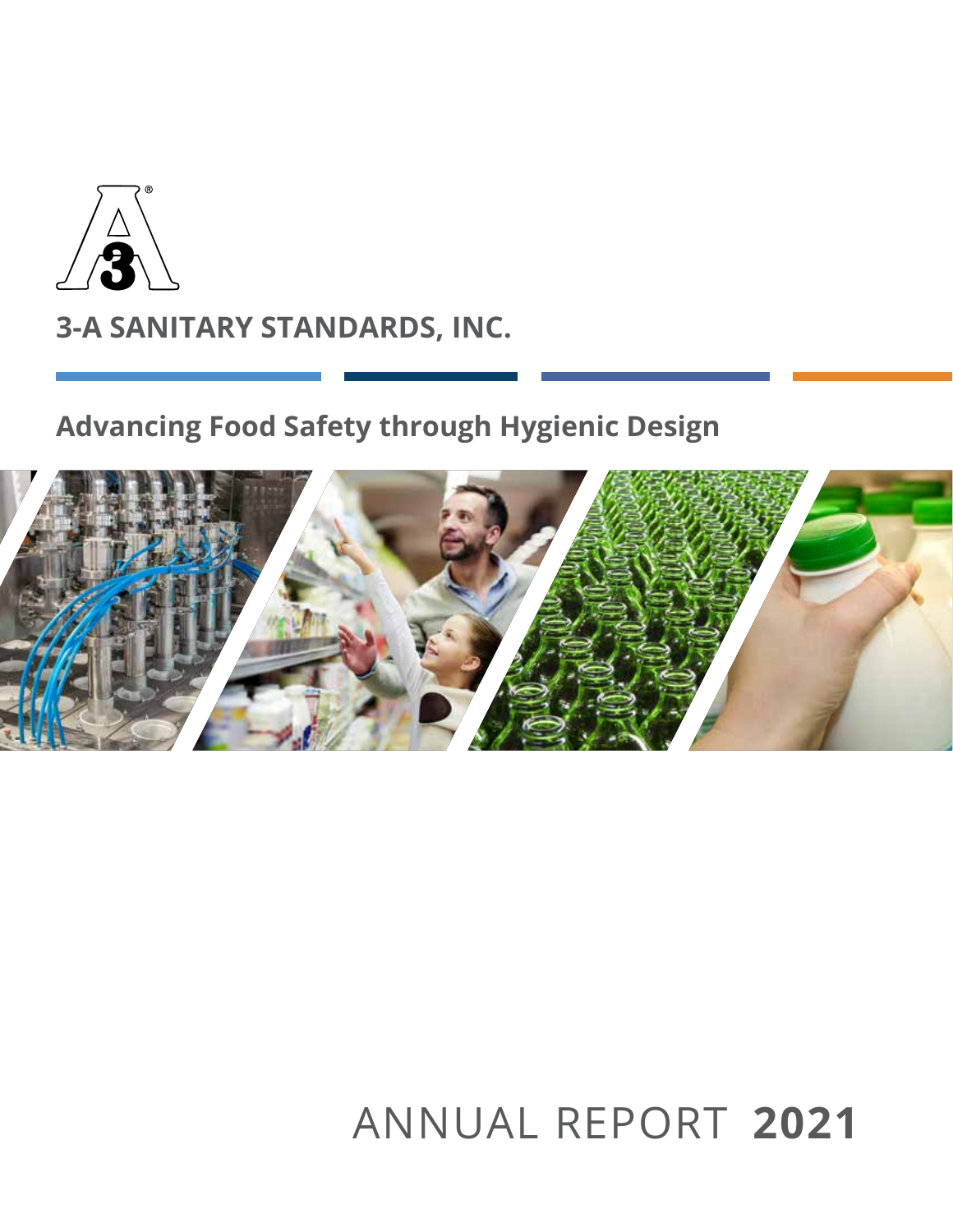

It is the mission of 3-A Sanitary Standards, Inc. to enhance product safety for consumers of food, beverages, and pharmaceutical products through the development and use of 3-A Sanitary Standards and 3-A Accepted Practices.

### **3-A Sanitary Standards, Inc. Board of Directors**

#### **OFFICERS**

**Chris Hylkema,** *Chair* New York State Department of Agriculture & Markets **Kenneth Anderson,** *Vice Chair*

**Dennis Glick**

**Brian Kraus**

USDA/AMS Dairy Programs, Dairy Grading Branch

Wells Enterprises, Inc. **Scott Lodermeier** Powder Process Solutions

**Greg Marconnet** Mead & Hunt **Allen Sayler**

Committee EAS Consulting **Stephen Walker**  FDA/CFSAN-Milk Safety

Branch

Chair, TPV Coordinating

Harold Wainess & Associates **Jim LeClair,** *Treasurer*

Alfa Laval **Rick Heiman,** *Secretary*

DFA

#### **DIRECTORS**

**John Allan** International Dairy Foods Association

**Lyle Clem** Electrol Specialties Co.

**Paul Dix**  Chair, 3-A Steering Committee Maryland Department of Health

**Randy Elsberry** FDA/CFSAN-Milk Safety Branch

**Carianne Endert-Klaasen** Michigan Department of Agriculture and Rural Development

#### **COUNSEL**

**Hugh Webster** Webster, Chamberlain & Bean

#### **COMMITTEE LEADERSHIP**

**Communications & Education Committee** Greg Marconnet, Mead & Hunt

**Finance Committee** Jim LeClair, Alfa Laval

**Third Party Verification Coordinating Committee** Allen Sayler, EAS Consulting Group

**3-A Steering Committee** Paul Dix, Maryland Department of Health

#### **3-A SSI STAFF**

Timothy R. Rugh, *CAE, Executive Director* Michael S. Drumm, *Director of Operations* Eric H. Schweitzer, *Director, Standards and Certification*

### **3-A SSI Begins Second Century**

The first standards for sanitary fittings known as '3-A' were introduced in the 1920s. Now as we enter the 2020s, 3-A SSI can take special pride in a long and significant record of achievements. In brief:

- Dedicated processors, equipment fabricators and regulatory sanitarians established a community to share knowledge, share diverse views and collaborate in an open and neutral forum.
- '3-A' criteria provided the engineering keystone for the design of food processing equipment and systems that enhance the competitiveness of U.S. industry and promote global trade.
- The 3-A Symbol is widely recognized and respected throughout the industry for the assurance of sound hygienic design.
- Third Party Verification inspections for conformance to '3-A' criteria gained a central role in assuring the integrity of hygienic design and supporting regulatory objectives.
- New 3-A SSI education resources and outreach expanded recognition of hygienic equipment design in the marketplace and engaged new constituents from a range of industries.

More challenges are in store for '3-A' as it begins an exciting second century. Traditional manufacturing processes and technology are changing. Customers are looking for hygienic design solutions, not just components. Traditional training and educational offerings and the modes of delivery require new energy and retooling.

3-A SSI has a strong foundation of experience and expertise to create better solutions through collaboration. With the engagement of leading associations and dedicated volunteers, 3-A SSI is more capable than ever before to meet the needs of its stakeholders, address current and upcoming industry priorities and public policy objectives.

 We are deeply grateful for the support of members, volunteers and contributors who dedicate energy, time and expertise to help ensure 3-A SSI remains a strong and trusted steward in Advancing Food Safety Through Hygienic Design.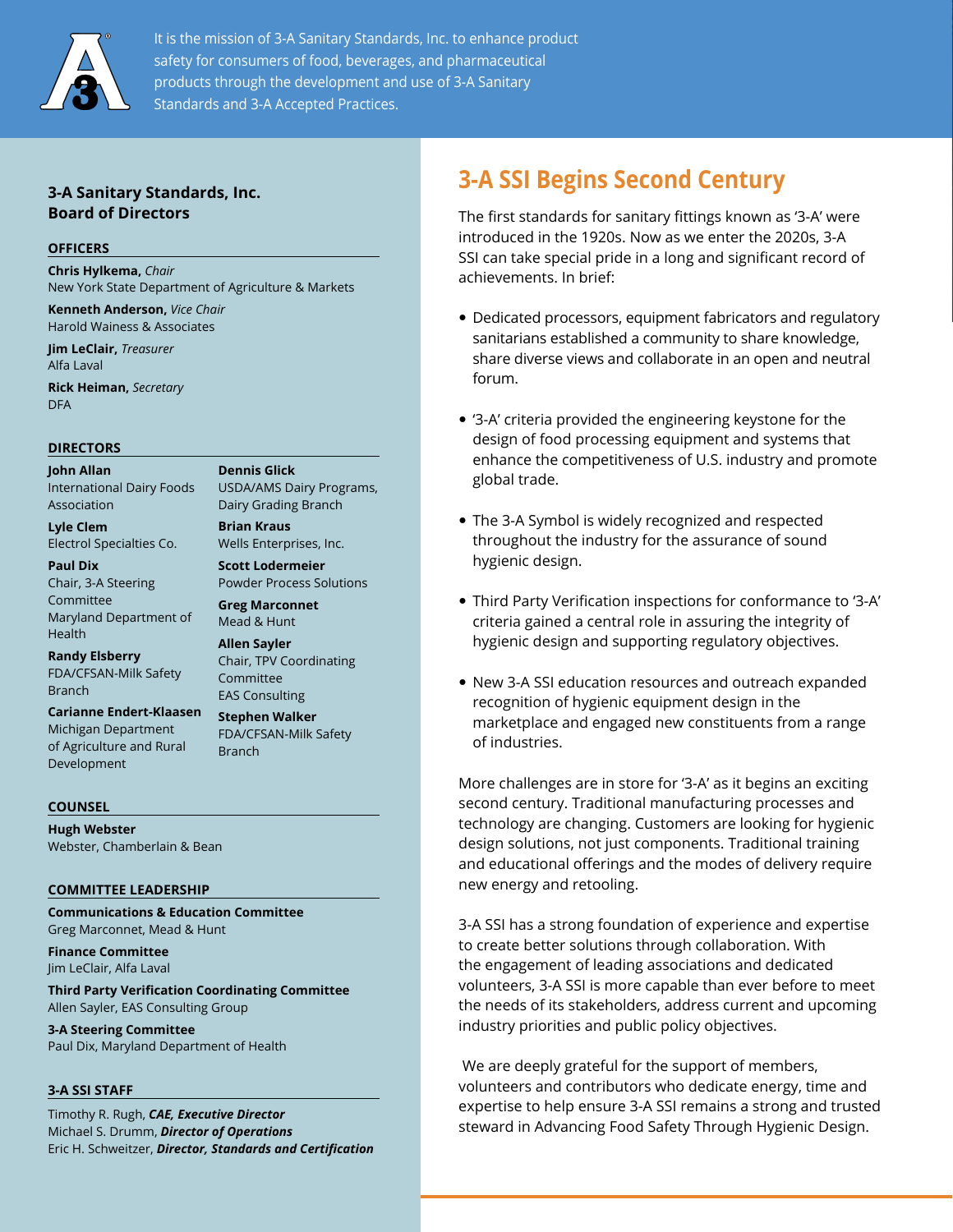

### **3-A Symbol Program Strong in Pandemic Year**

The number of applications for new 3-A Symbol authorizations dropped in 2020 due to restricted travel in all regions, but 3-A SSI maintained the highest number of authorizations since 2008. Results reflected the strong continuing demand for hygienic equipment during the pandemic across all segments of the food processing industry. 3-A SSI posted organic growth in the program each year since 2008, reflecting a growing worldwide consumer demand for food safety and 3-A design criteria.

3-A SSI collected data from recent purchasers of 3-A SSI documents and current 3-A Symbol authorization holders on the driving forces for 3-A hygienic design criteria and the perceived future industry demand. The results showed:

- **Two strong factors drive customer interest in hygienic equipment:** U.S Dairy regulations, Food Safety Modernization Act
- **Industry applications other than dairy are significant (rank order):** Non-alcoholic beverages, Alcoholic beverages, Pharmaceuticals/ Personal Care Products, Produce, Sauces/ dressings, Pet foods, Cereals, Meat
- **Industry demand for 3-A equipment will increase in next two years:** Pharmaceuticals/ Personal Care Products, Dairy, Non-alcoholic beverages, Alcoholic beverages, Sauces/dressings, Meat, Pet foods, Produce, Cereals

 **Customer interest in '3-A' equipment in next 1–2 years will remain strong:** Higher: 40%, Same: 56%, Less: 4%

The voluntary 3-A Symbol authorization program helps regulatory professionals, processors, and fabricators identify equipment that conforms to the criteria of 3-A Sanitary Standards. Fabricators from across the U.S. and 24 other countries around the world maintain a 3-A Symbol authorization to verify the equipment conforms to 3-A Sanitary Standards.

The integrity of the 3-A Symbol authorization program rests upon the Third Party Verification (TPV) inspection requirement. The TPV inspection requirement applies to any equipment built to a 3-A Sanitary Standard that is licensed to display the 3-A Symbol. A licensee must engage a credentialed inspection professional, known as a Certified Conformance Evaluator (CCE), to conduct an onsite evaluation of finished equipment and other product attributes to affirm conformance to the applicable 3-A Sanitary Standard. A complete onsite TPV inspection is required upon application and once every five years thereafter, or any time there is a significant design change or nonconformance. Representatives from each of the 3-A SSI stakeholder groups participate in oversight of the program.

The 3-A SSI website features on-line access to complete certificate information for all 3-A Symbol licensees and the Replacement Parts and System Component Qualification Certificate (RPSCQC)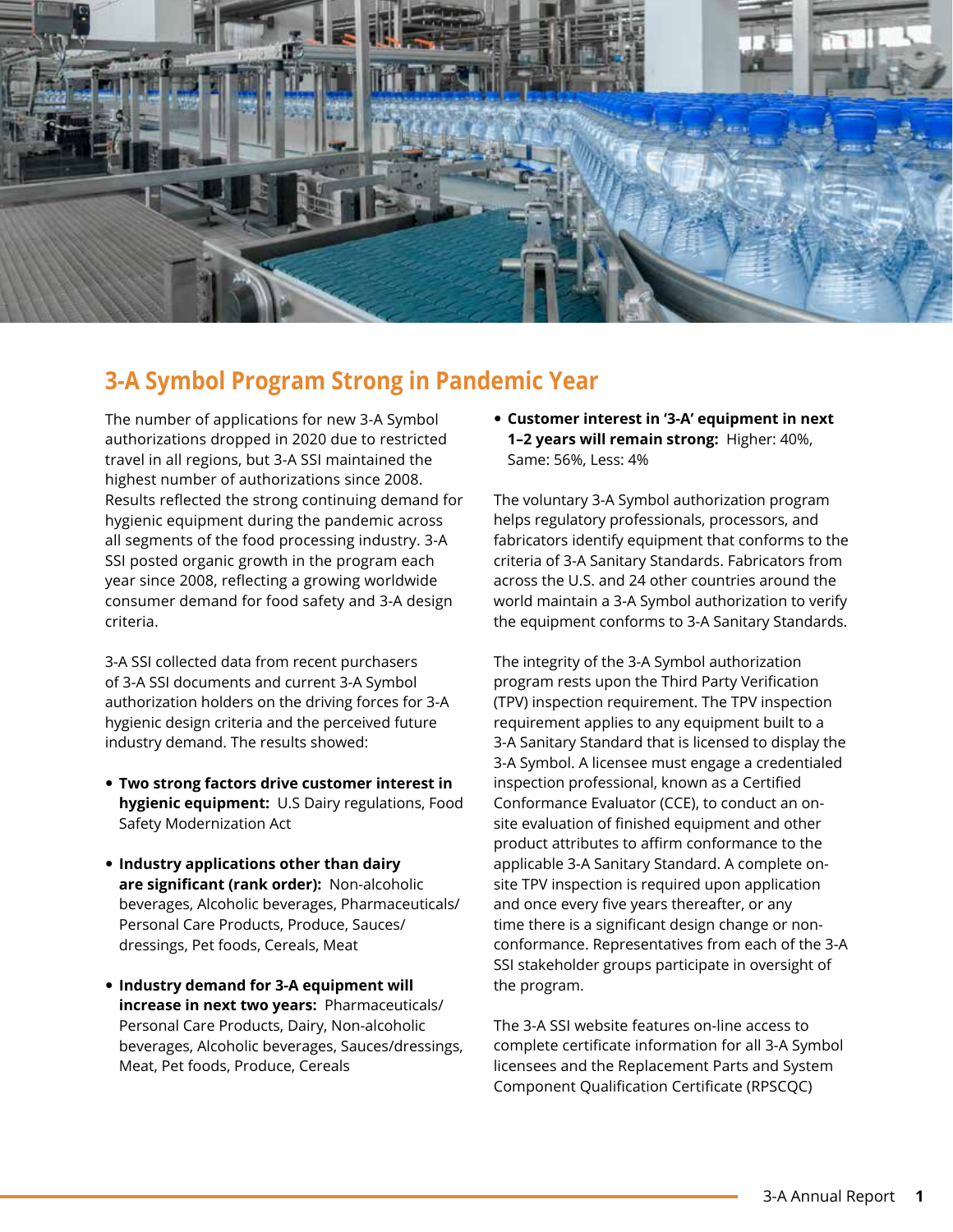Program. This public information offers detailed information on models and equipment covered under a company's license to assist regulatory sanitarians, processors, equipment fabricators, and other interested parties. The information is searchable by the unique authorization number, equipment type/standard or company name. A copy of the actual authorization certificate may also be generated and printed from the online database. The certificate search database is the most frequently visited area of the 3-A SSI web resources.

The 3-A Symbol is a registered mark used since 1956 to identify equipment that meets 3-A Sanitary Standards for design and fabrication. Voluntary use of the 3-A Symbol on food processing equipment conveys assurance that equipment meets sanitary standards, provides accepted criteria to equipment manufacturers for sanitary design, and establishes guidelines for uniform evaluation and compliance by sanitarians.

### **3-A SSI Expands Protection of Marks**

Maintaining the integrity of the '3-A brand' is critical to retain the confidence of regulatory sanitarians, processors and fabricators across the U.S. and worldwide. 3-A SSI stepped up protection of its intellectual property this year through several initiatives to stem the problem of counterfeits.

3-A SSI secured registrations for the word marks used in the 3-A Symbol and the 3-A Replacement Part and System Component Qualification Certificate programs and the associated design marks for both programs in the following countries/regions:

**China United States**

#### **United Kingdom European Union**

In India, 3-A SSI obtained registration of the word mark and design mark for the RPSCQC program. Applications are pending for the '3A' word mark and design marks. As worldwide interest in hygienic equipment grows, 3-A SSI plans to seek trademark protection in additional countries.

3-A SSI worked with representatives of the U.S. Customs and Border Protection Service to institute a new system to enforce a General Exclusion Order approved by the United States International Trade Commission last year. The GEO gives broad authority to U.S. Customs to exclude shipments of documented infringers from entry into the U.S. 3-A SSI also prepared a special advisory on the legal status of its marks and the GEO in Mandarin and English with the goal of helping 3-A Symbol licensees in China protect the integrity of the 3-A SSI marks.

### **3-A SSI Expands Recognition**

3-A SSI reaches out to a broad range of audiences each year to solidify its recognition as a trusted resource for hygienic design. This outreach helped spread important knowledge about the critical role of hygienic equipment design and the many benefits of 3-A Sanitary Standards and 3-A Accepted Practices in a wide range of food processing applications.

### *3-A Sanitary Design Connections*

The quarterly e-newsletter *3-A Sanitary Design Connections,* continues to serve a growing, diverse and broad audience of readers from across the U.S. and elsewhere. *Connections* brings the important role of 3-A SSI in the hygienic design of equipment used in the processing of food or other products into perspective for equipment fabricators, food processors, regulatory sanitarians, academic leaders and students.

Each issue of *Connections* includes a lead or feature article on a prominent issue in hygienic equipment design or the role of 3-A Sanitary Standards, 'News of Interest' with relevant news about hygienic design from other sources, and 'What's New In 3-A SSI'.

### **Leading Industry Magazines**

3-A SSI supports the editorial mission of *Dairy Foods* magazine, reaching 20,550 dairy processors across the \$110 billion dairy industry. 3-A SSI authored four columns this year, including: "The Importance of Nonproduct Contact Surfaces," "Equipment Installation and Maintenance: the Role of the Processor," "Nonmetal Surfaces: What's New?," and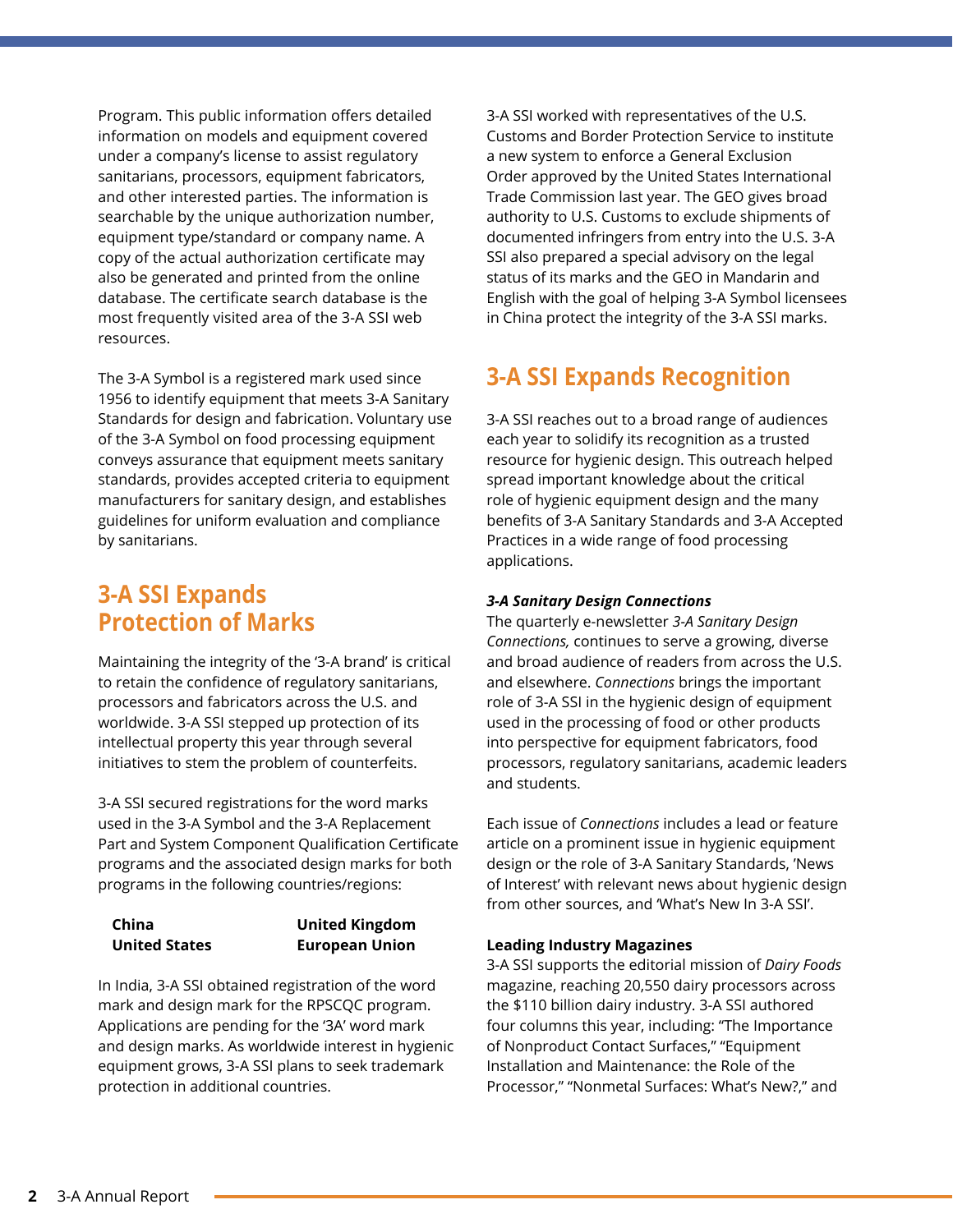"Readily Accessible, Cleanable and Substantially Flush Defined."

3-A SSI also received attention in other magazines/ periodicals including *Food Industry Executive News, Cheese Reporter, Food Engineering* and *Food Processing***.**

### **Expanded E-Learning Resources Offer Essential Training**

3-A SSI introduced a new series of VLOGs in a section 'Ask the Expert' found in the Knowledge Center. The first VLOGs include:

- *'Surface Finish in 3-A Sanitary Standards'*  Conformance Evaluator Gabriel Miller describes the critical role of surface finish requirements for equipment across all 3-A Sanitary Standards and he demonstrates surface measurement step-by-step using a profilometer. The VLOG also addresses the basic hygienic requirements for stainless steel components, welded joints, as well as plastics, and rubber components.
- *'Hygienic Welding: Quality and Inspection'* Geir Moe of the Nickel Institute describes the requirements for the welding of austenitic stainless steel tube and pipe systems in conformance to American Welding Society requirements contained in the 3-A SSI General Requirements.
- *'Applying 3-A Sanitary Standards and Accepted Practices to Cleaning Out-of-Place'* —Pete Barrie, Sr. Product Manager with Sani-Matic demonstrates how the provisions of the *ANSI/3-A Sanitary Standard for General Requirements* and 3-A CIP Accepted Practices can be applied to the Clean Out-of-Place Equipment.

3-A SSI also updated other e-learning tools, which have been incorporated into several academic programs and other training for regulatory professionals, processors and many fabricators. 3-A SSI offers four Basics and one advanced e-learning module for a comprehensive introduction to the principles of hygienic design, including:

- *1.0 Overview of Principles of Hygienic Design & Foundation Elements*
- *2.0 The Basics of Hygienic Equipment Design*
- *2.1 Advanced Hygienic Equipment Design: Materials & Surface Finishes*
- *3.0 Basics of Hygienic Facility Design & Environmental Controls*
- *4.0 Basics of Cleaning and Sanitizing*

Tracking data shows the 3-A SSI e-learning modules have recorded more than 4,000 users from 40 countries around the world.

### **3-A SSI Streamlines Procedures for American National Standards**

The American National Standards Institute (ANSI) Executive Standards Council accredited new 3-A SSI *Operating Procedures for the Development of American National Standards* in a significant step toward higher efficiency and economy for consensus development in 3-A SSI. Conforming to the requirements of ANSI for American National Standards has been a mission objective for 3-A SSI since its formation in 2003.

The new procedures for ANS development provide the opportunity for 3-A SSI to expand participation in the consensus development process. The new procedures reflect the most extensive improvements to 3-A SSI ANS consensus development since 2004 and they model the framework for more efficient auditing. To date, 3-A SSI maintains one ANS, *3-A Sanitary Standard for General Requirements, ANSI/3-A 00-01-2018*.

### **3-A SSI Working Groups Maintain Progress**

The pandemic presented a very challenging year for organizations of all types but volunteers in 3-A SSI contributed to major progress on a range of 3-A SSI projects. Since early 2020, 20 3-A Sanitary Standards and one major 3-A Accepted Practice Standard were revised to reflect criteria in the foundation document *ANSI/3-A 00-01-2018*: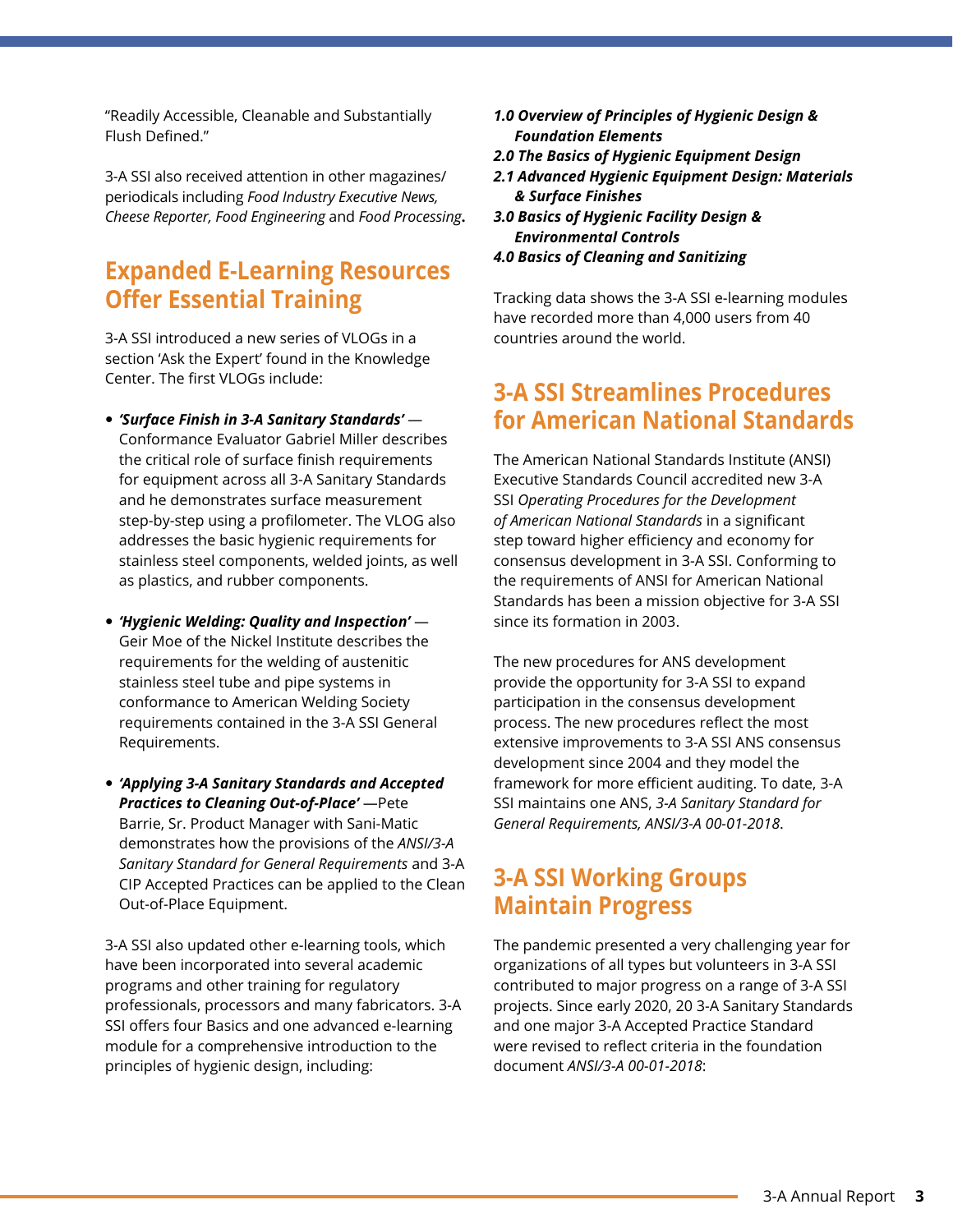- *3-A Sanitary Standard for Centrifugal and Positive Rotary Pumps, 02-12* (effective 10/2020)
- *3-A Sanitary Standard for Stainless Steel Automotive Transportation Tanks for Bulk Delivery and Farm Pick-up Service, 05-16* (effective 10/2016)
- *3-A Sanitary Standard for Plate-Type Heat Exchangers, 11-10* (effective 2/2020)
- *3-A Sanitary Standard for Formers, Fillers, and Sealers of Containers for Fluid and Viscous Products, 17-13* (effective 5/2020)
- *3-A Sanitary Standard for Flow Meters, 28-06*  (effective 2/2019)
- *3-A Sanitary Standard for Farm Raw Milk Storage Tanks, 30-02* (effective 7/2018)
- *3-A Sanitary Standard for Scraped Surface Heat Exchangers, 31-07* (effective 1/2018)
- *3-A Sanitary Standard for Uninsulated Tanks, 32-04*  (Effective 2/2020)
- *3-A Sanitary Standard for Metal Tubing, 33-03*  (effective 4/2016)
- *3-A Sanitary Standard for Open Cheese Vats and Tables, 38-01* (effective 3/2018)
- *3-A Sanitary Standard for In-Line Strainers, 42-02*  (effective 1/2017)
- *3-A Sanitary Standard for Crossflow Membrane Modules, 45-03* (effective 12/2016)
- *3-A Sanitary Standard for Level Sensing Devices for Dry Product, 50-02* (effective 10/2020)
- *3-A Sanitary Standard for Vacuum Breakers and Check Valves, 58-03* (effective 3/2018)
- *3-A Sanitary Standard for Steam Injection Heaters, 61-01* (effective 11/2018)
- *3-A Sanitary Standard for Sensors and Sensor Fittings and Connections, 74-07* (effective 3/2019)
- *3-A Sanitary Standard for Spray Cleaning Devices Intended to Remain in Place, 78-03* (effective 8/2018)
- *3-A Sanitary Standard for Auger-Type Feeders, 81-01*  (effective 8/2018)
- *3-A Sanitary Standard for Unitized Equipment for Automated Milking Installations, Number 102-00*  (effective 3/12/2020)
- *3-A Sanitary Standard for Robot-based Automation Systems, 103-00* (effective 10/2016)
- *3-A Accepted Practice for Sanitary Construction, Installation, and Cleaning of Membrane Processing Systems, 610-03* (effective 3/2018)

The network of 14 Working Groups often take on more than one major revision project. Over 90 individual webinar sessions were completed in 2020 with volunteer WG Members drafting, balloting and reviewing on-going project revision proposals for "B Level" Standards and Accepted Practices.

Due to the broadened scope of the GR, the WGs have seen an increased participation in new members from outside our traditional dairy processing equipment stakeholder group. We are continuing to work with and harmonize with the secondary packaging/sorting, agricultural equipment, robotics and automation, metal detection/ wet conveyance equipment, and compressed gas industries. Our WGs are open and we welcome the review of our draft documents.

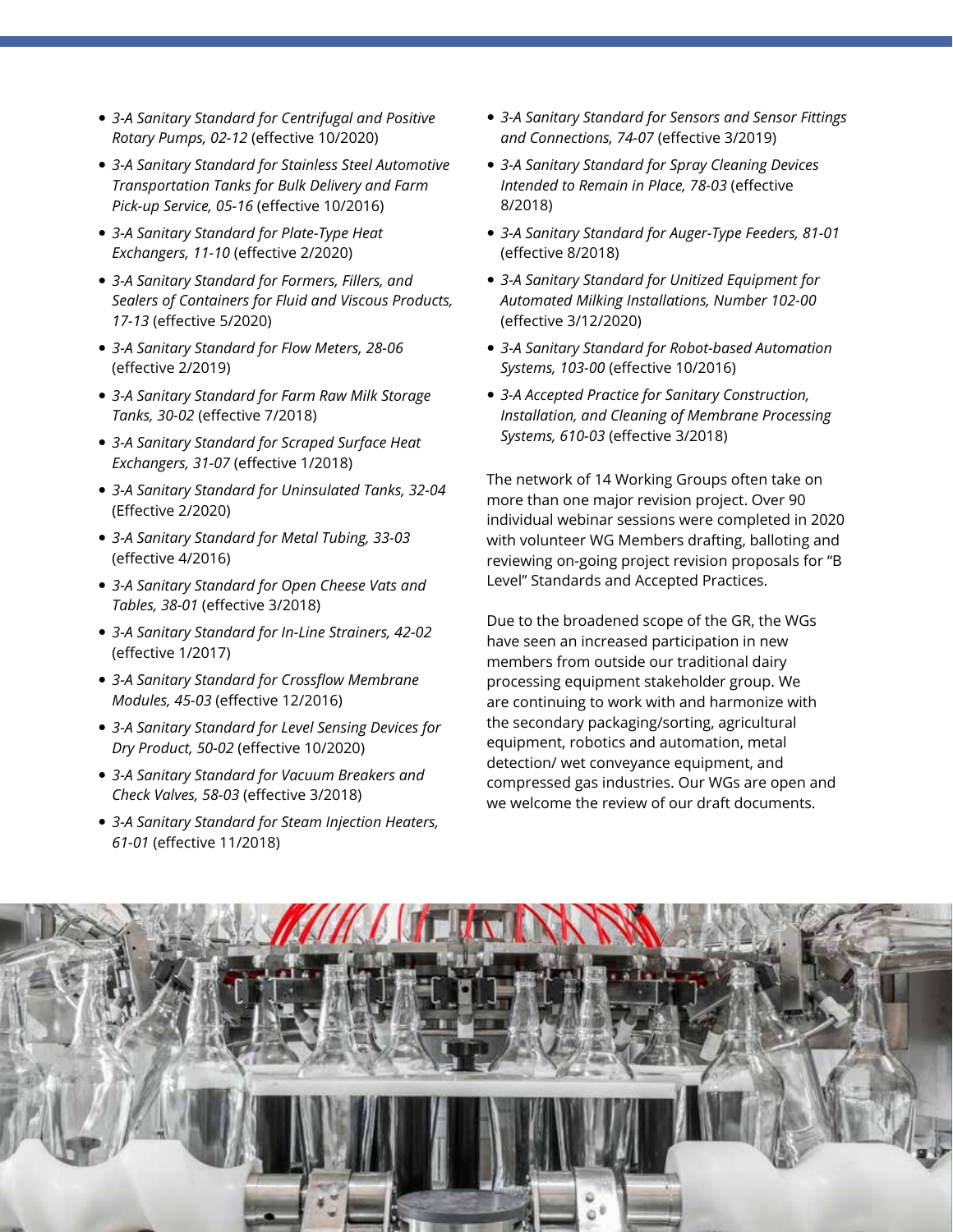#### **The following conversion projects are underway:**

- **WG 1 (Vessels) revision Project B-22-08-A for** *3-A Sanitary Standard for Silo-Type Storage*
- **WG 2 (Fillers) revision Project B-27-07-A for**  *Equipment for Packaging Dry Products*
- **WG 3 (Valves & Fittings) revision Project B-53- 06-A for** *3-A Sanitary Standard for Compression Valves*
- **WG 4 (Pumps & Mixers) revision Project B-21- 01-A for** *3-A Sanitary Standards for Separators and Clarifiers*
- **WG 5 (Heat Exchangers) revision Project B-12- 07-A for** *3-A Sanitary Standard for Tubular Heat Exchangers*
- **WG 6 (Conveyors & Feeders) revision Project B-41-03-A for** *Mechanical Conveyors for Dry Milk and Dry Milk Products*
- **WG 8 (Concentrating Equipment) revision Project B-607-05-A for** *3-A Accepted Practice for Spray Drying Systems*
- **WG 9 (Farm & Raw Milk) new Project B-13-11-A for** *3-A Sanitary Standard for Farm Milk Cooling and Holding Tanks*
- **WG 10 (Cheese & Butter Equipment) revision Project B-71-01-A for** *3-A Sanitary Standard for Italian-Type Pasta Filata Style Cheese Moulders*
- **WG 11 (Process & Cleaning Systems) revision Project B-605-04-A for** *3-A Accepted Practice for Permanently Installed Product and Solution Pipelines and Cleaning Systems*
- **WG 12 (Plant Support Systems) revision Project B-604-05-A for** *3-A Accepted Practice for Supplying Air Under Pressure in Contact with Product or Product Contact Surfaces*

The strength of 3-A SSI rests upon the unwavering commitment of its hygienic equipment design experts from across the spectrum of fabricators, processor and regulatory professionals from across the U.S. and around the world.